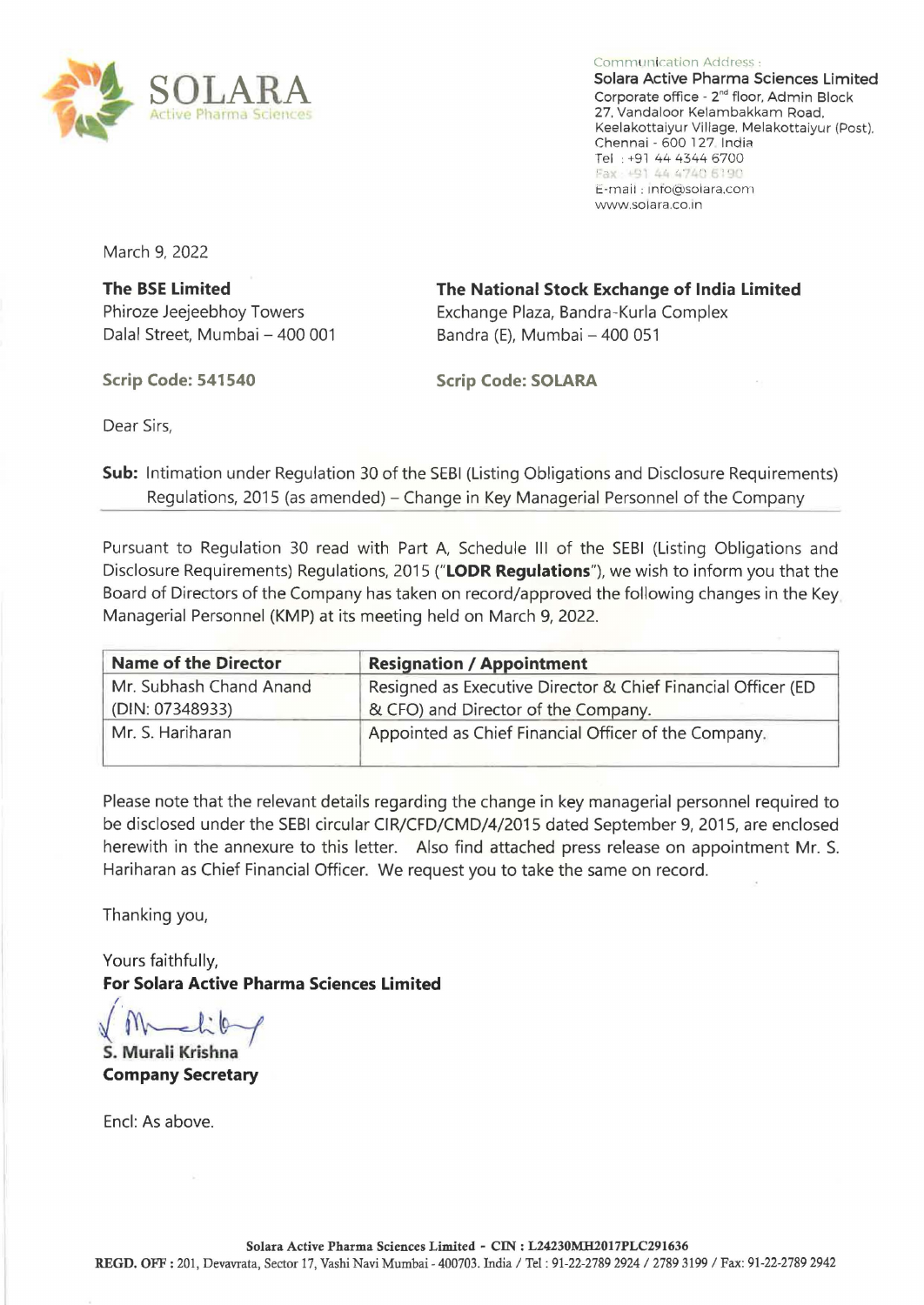

Communication Address : Solara Active Pharma Sciences Limited Corporate office - 2"d floor. Admin Block 27, Vandaloor Kelambakkam Road. Keelakottaiyur Village, Melakottaiyur (Post), Chennai - 600 127. India Tel : +91 44 4344 6700<br>Fax : +91 44 4740 6190 E-mail: inio@solara.com www.solara.co.in

### **ANNEXURE**

| <b>Name of Director</b>                                | Mr. Subhash Chand Anand (DIN: 07348933)                                                                                                    |
|--------------------------------------------------------|--------------------------------------------------------------------------------------------------------------------------------------------|
| Reason for change, viz,<br>resignation                 | Mr. Subhash has tendered his resignation as Executive<br>Director & CFO and Director of the Company to pursue<br>interests outside Solara. |
| Date of cessation                                      | The resignation is effective from March 9, 2022                                                                                            |
| <b>Brief profile</b>                                   | Not Applicable                                                                                                                             |
| <b>Disclosure of relationship</b><br>between directors | Not Applicable                                                                                                                             |

| <b>Name of Key Managerial</b><br><b>Personnel</b> | Mr. S. Hariharan                                                                                                                                                                                                                                                                                                                                                                                                                                                                                                                                     |
|---------------------------------------------------|------------------------------------------------------------------------------------------------------------------------------------------------------------------------------------------------------------------------------------------------------------------------------------------------------------------------------------------------------------------------------------------------------------------------------------------------------------------------------------------------------------------------------------------------------|
| Reason for change, viz,<br>appointment            | Consequent to the resignation of Mr. Subhash Chand Anand<br>as Executive Director and CFO of the Company, the Board of<br>Directors of the Company, pursuant to the recommendation<br>by the Nomination and Remuneration Committee, approved<br>the appointment of Mr. S. Hariharan as Chief Financial<br>Officer (CFO) of the Company with effect from March 9,<br>2022.                                                                                                                                                                            |
| Date of appointment                               | The appointment is effective from March 9, 2022.                                                                                                                                                                                                                                                                                                                                                                                                                                                                                                     |
| <b>Term of Appointment</b>                        | Not Applicable                                                                                                                                                                                                                                                                                                                                                                                                                                                                                                                                       |
| <b>Brief profile</b>                              | Hariharan is a Cost Accountant with rich and varied<br>experience of more than 30 years in field of Corporate<br>Finance, Accounts and Strategic planning. He played a very<br>important role in the merger process of Shasun with Strides<br>during 2014 and 2015. Also in demerger process of Strides,<br>SeQuent and Solara during 2017 and 2018. He has rich<br>experience in the fields of Finance, Accounts, Secretarial,<br>Taxation, Legal and Information Technology functions. He<br>has extensive experience in Mergers and Acquisitions. |
| <b>Disclosure of relationship</b>                 | Mr. S. Hariharan is not related to any Director of the                                                                                                                                                                                                                                                                                                                                                                                                                                                                                               |
| between directors                                 | Company.                                                                                                                                                                                                                                                                                                                                                                                                                                                                                                                                             |